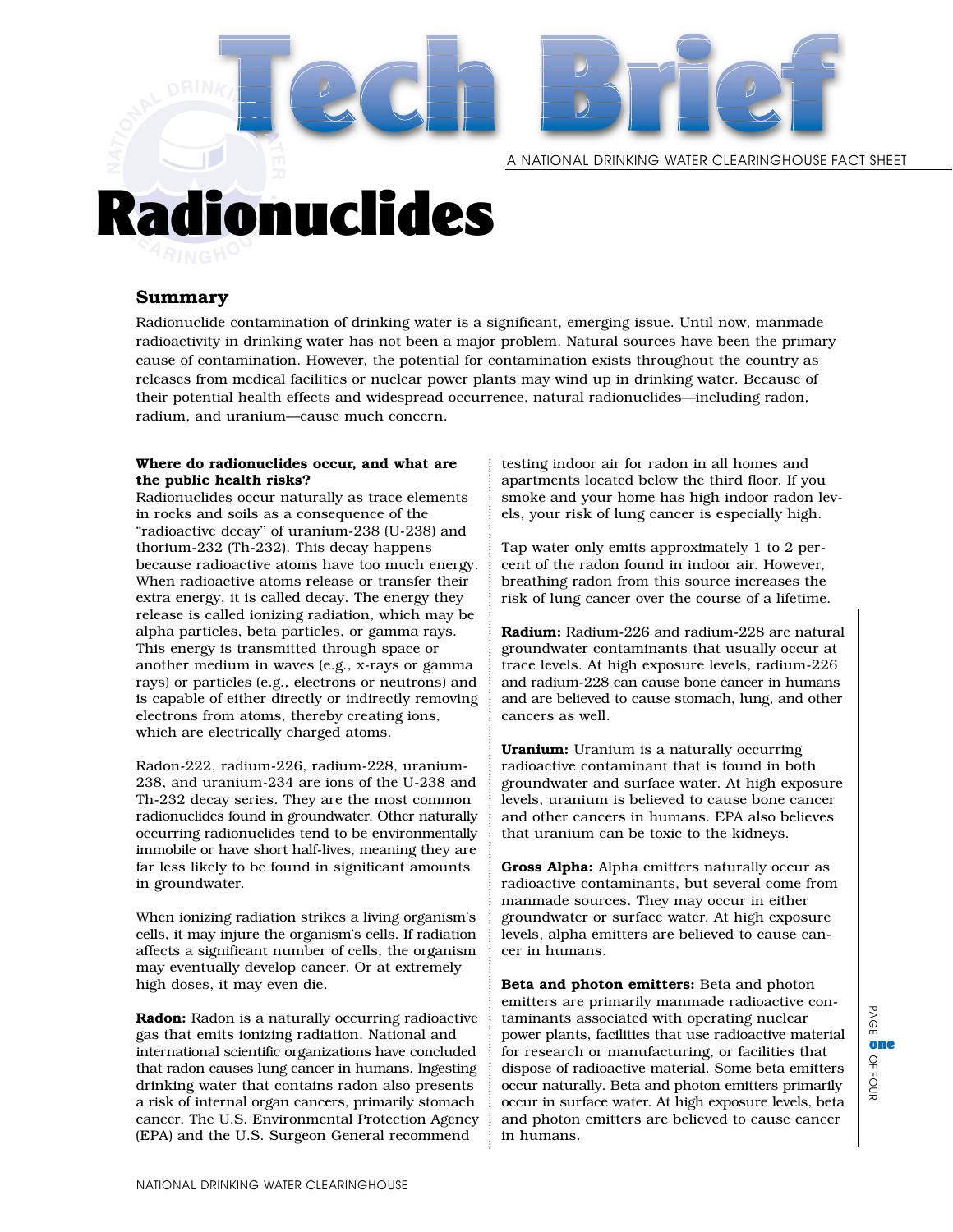# Radionuclides

## **TABLE 1: What regulations govern radionuclides?**

| <b>Radionuclide National Primary Drinking Water Regulations</b> |                                                |                                                                               |                                                          |                                                   |                                          |                                                                    |  |
|-----------------------------------------------------------------|------------------------------------------------|-------------------------------------------------------------------------------|----------------------------------------------------------|---------------------------------------------------|------------------------------------------|--------------------------------------------------------------------|--|
|                                                                 |                                                |                                                                               | <b>EPA Standards</b>                                     |                                                   |                                          |                                                                    |  |
| <b>Contaminants</b>                                             | <b>Drinking Water</b><br><b>Health Effects</b> | Proposed<br><b>Maximum</b><br>Contaminant<br><b>Level Goal</b><br><b>MCLG</b> | Proposed<br><b>Maximum</b><br>Contaminant<br>Level (MCL) | <b>Current MCL</b>                                | <b>Sources</b>                           | Best Available Technology(BAT) <sup>2</sup>                        |  |
| Radium-226                                                      | Cancer                                         | Zero                                                                          | 20 pCi/L                                                 | 5 pCi/L<br>combined<br>with radium-<br>228        | Naturally<br>occurring                   | Ion Exchange (IE);<br>Lime Softening (LS);<br>Reverse Osmosis (R0) |  |
| Radium-228                                                      | Cancer                                         | Zero                                                                          | 20 pCi/L                                                 | 5 pCi/L<br>combined<br>with radium-<br>226        | Naturally<br>occurring                   | IE: LS: RO                                                         |  |
| Radon-222                                                       | Cancer                                         | Zero                                                                          | 300 pCi/L                                                |                                                   | Naturally<br>occurring                   | Aeration                                                           |  |
| Uranium                                                         | Kidney toxicity,<br>Cancer                     | Zero                                                                          | 20 ug/L $3$                                              |                                                   | Naturally<br>occurring                   | Coagulation/Filtration;<br>Anion exchange; LS; RO4                 |  |
| Adjusted<br>gross alpha<br>emitters                             | Cancer                                         | Zero                                                                          | 15 pCi/L                                                 | 15 pCi/L                                          | Naturally<br>occurring<br>and<br>manmade | <b>RO</b>                                                          |  |
| Gross beta<br>and photon<br>emitters                            | Cancer                                         | Zero                                                                          | 4 mrem<br>ede/yr                                         | 4 mrem<br>ede/yr<br>any organ<br>or whole<br>body | Naturally<br>occurring                   | IE; RO                                                             |  |

1 PicoCuries per liter (pCi/L) is an activity measurement of radioactive decay (1 pCi/L = 2.2 disintegrations per minute); micrograms per liter (µg/L) is a mass measurement; mrem is measurement of effective radiation dose to organs.

2 Except as noted, BAT for the purpose of issuing variances is the same as BAT for compliance.

3 20 µg/L is based on kidney toxicity. 20 µg/L is the equivalent of 30 pCi/L.

4 Coagulation/Filtration and Lime Softening are not BAT for small systems (those with fewer than 500 connections) for the purpose of granting variances.

Note: EPA recognizes that most radionuclides emit more than one type of radiation as they decay. The lists of compounds labeled "alpha'' or "beta'' emitters identify the predominant decay mode.

Note: In this document the unit mrem ede/yr refers to the dose ingested over 50 years at the rate of 2 liters of drinking water per day. Source: U.S. Environmental Protection Agency, 1991

#### **What are the treatment technologies for radionuclides?**

Whether or not a particular treatment technology effectively removes radionuclides from drinking water depends on the contaminant's chemical and physical characteristics as well as the water system's characteristics (e.g., source water quality and water system size). Other considerations include cost, service life, and co-treatment compatibility.

#### **Evaluation of Technologies**

The following treatment technologies were evaluated for their ability to remove radionuclides from water:

- ion exchange (IE);
- point-of-use (POU) IE;
- point-of-entry (POE) IE;
- reverse osmosis (RO);
- POU RO; POE RO;
- lime softening (LS);
- greensand filtration;
- co-precipitation with barium sulfate;

• selective sorbents;

- electrodialysis/electrodialysis reversal (ED/EDR); and
- preformed hydrous manganese oxides (HMOs).

**Ion Exchange:** Small systems may readily use IE treatment, which removes approximately 90 percent of radionuclides. The effluent must be regularly monitored and the resin must be frequently regenerated to ensure that breakthrough does not occur. Ion exchange units may be controlled automatically, requiring less of the operator's time. However, it is necessary to employ a skilled operator to determine when regeneration is needed and to trouble-shoot. Also, disposal of concentrated radionuclides can be expensive.

Ion exchange treatment generates wastes that include rinse and backwash water, and the resin. The rinse and backwash liquid waste includes brine, radium, and any other contaminants that the process removes.

OF FOUR PAGE OF FOUR two

PAGE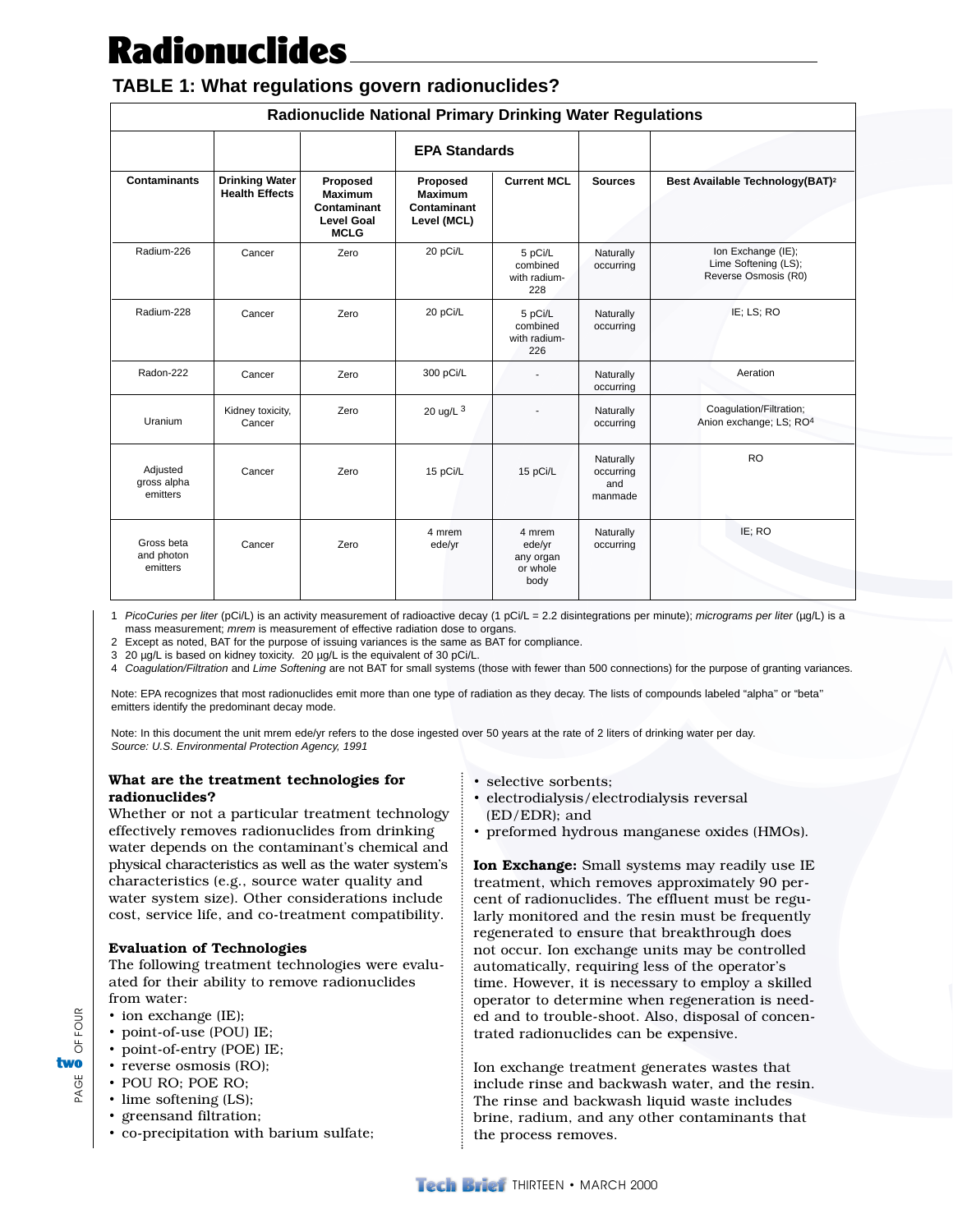**Cation Exchange**: A cation is a positively charged ion. Cation exchange resins exchange like-charged ions equally with protons—sodium ions (Na+), or in sodium-restriction cases, potassium ions (K+)—to remove undesirable cations from water. Cation exchange is often used to remove calcium and magnesium cations, and to treat hard water.

The amount of waste (rinse and backwash) that cation exchange typically generates ranges between 2 and 10 percent of the treated water.

**Lime Softening:** Lime softening can be used to remove radium from drinking water with 80 to 95 percent efficiency. Also, adding lime or limesoda ash to water increases the pH of the water and induces calcium carbonate and magnesium hydroxide precipitation. Lime softening also is used to treat hard water.

Lime softening generates wastes that include lime sludge, filter backwash liquid and sludge, and sludge supernatant.

**Reverse Osmosis (RO):** Reverse osmosis effectively removes many inorganic contaminants, including heavy metals and radionuclides, such as radium and uranium. RO can remove 87 to 98 percent of radium from drinking water. Similar elimination can be achieved for alpha particle activity and total beta and photon emitter activity.

When using an RO system to remove radionuclides, performance depends on a number of factors, including pH, turbidity, iron/manganese content of the raw water, and membrane type. The pretreatment design depends on the quality and quantity of the source water. Existing treatment plants may already provide much of the required pretreatment—for example, coagulation/filtration of highly turbid surface water or iron removal for well waters. RO can be cost effective for small systems.

#### **Technologies for Radionuclide Removal Not Proposed as BAT in 1991**

#### **Greensand Filtration for Radium Removal**

Greensand filtration technology consists of a conventional filter box with manganese greensand replacing the traditional filtration medium. Studies indicate that greensand filtration removes up to 56 percent of radium.

This process generates wastes that include sludge and supernatant from the filter backwash, and eventually the greensand media must be disposed of.

| <b>Unit technology</b>                                 | Limitations<br>(see footnotes) | <b>Operator skill</b><br>level required <sup>1</sup> | Raw water quality range<br>and considerations'  |
|--------------------------------------------------------|--------------------------------|------------------------------------------------------|-------------------------------------------------|
| Ion Exchange (IO)<br>1.                                | (a)                            | Intermediate                                         | All groundwater                                 |
| Point of Use (POU) IO<br>2.                            | (b)                            | Basic                                                | All groundwater                                 |
| Reverse Osmosis (RO)<br>3.                             | (c)                            | Advanced                                             | Surface water usually requires<br>prefiltration |
| POU RO<br>4                                            | (b)                            | Basic                                                | Surface water usually requires<br>prefiltration |
| Lime Softening<br>5.                                   | (d)                            | Advanced                                             | All water                                       |
| <b>Green Sand Filtration</b><br>6.                     | (e)                            | Basic                                                |                                                 |
| Co-precipitation with Barium<br>7.<br>Sulfate          | (f)                            | Intermediate to Advanced                             | Groundwater with suitable water<br>quality      |
| Electrodialysis/Electrodialysis<br>8.<br>Reversal      |                                | Basic to Intermediate                                | All groundwater                                 |
| Pre-formed Hydrous Manganese<br>9.<br>Oxide Filtration | (g)                            | Intermediate                                         | All groundwater                                 |

### **TABLE 2: Technologies for Radionuclides**

1 National Research Council (NRC). "Safe Water from Every Tap: Improving Water Service to Small Communities." National Academy Press. Washington, DC. 1997.

#### **Limitations Footnotes**

- a. The regeneration solution contains high concentrations of the contaminant ions. Disposal options should be carefully considered before choosing this technology.
- b. When POU devices are used for compliance, programs for long-term operation, maintenance, and monitoring must be provided by the water utility to ensure proper performance.
- c. Reject water disposal options should be carefully considered before choosing this technology.
- d. The combination of variable source water quality and the complexity of the chemistry involved in lime softening may make this technology too complex for small surface water systems.
- e. Removal efficiencies can vary depending on water quality.
- f. This technology may be very limited in application to small systems. Since the process requires static mixing, detention basins, and filtration; it is most applicable to systems with sufficiently high sulfate levels that already have a suitable filtration treatment train in place.

g. This technology is most applicable to small systems that already have filtration in place.

Source: Environmental Protection Agency, 1998

PAGE PAGE OFthree OF FOUR